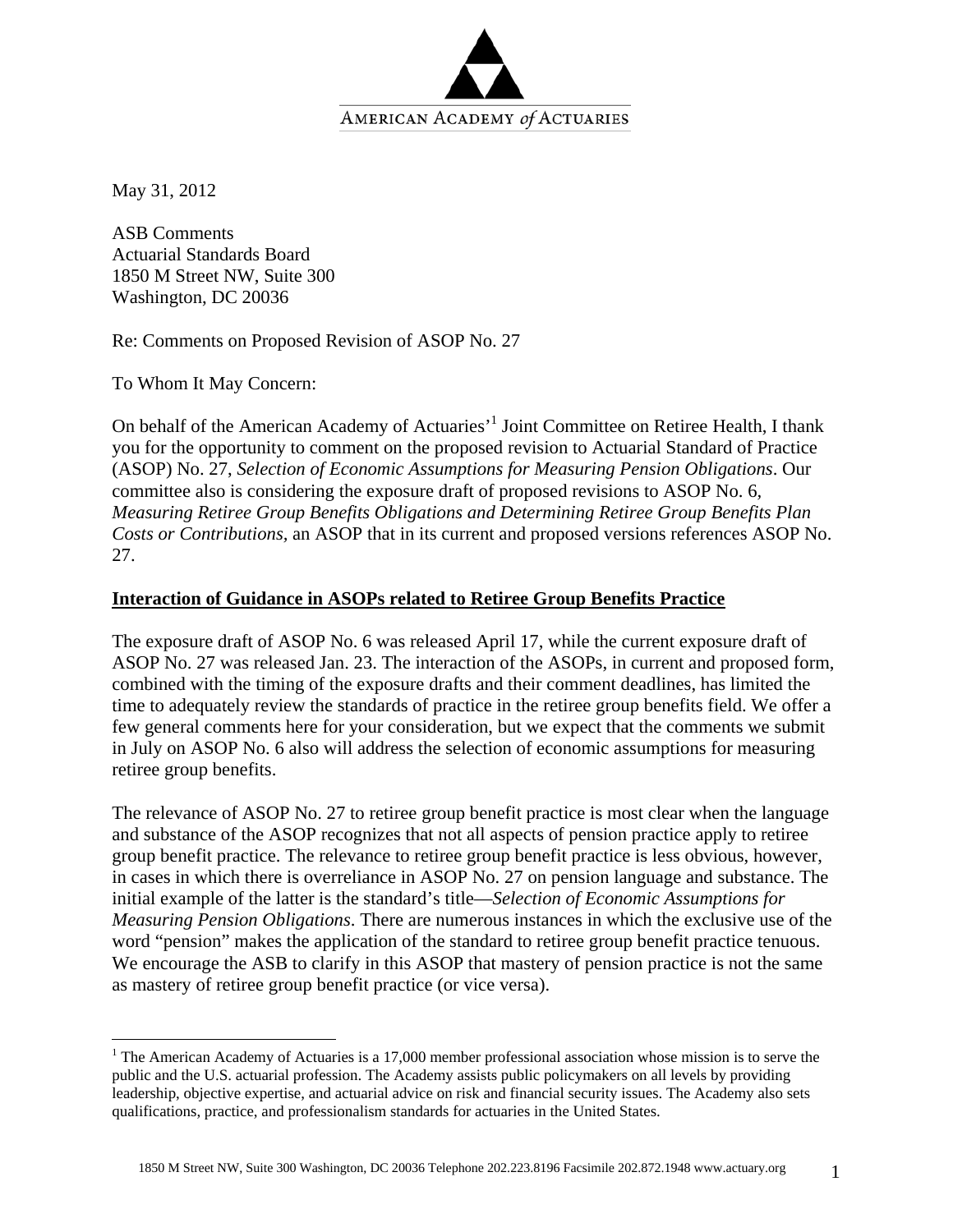In addition, Section 1.1.c. indicates that the purpose of the standard is to enhance those provisions of ASOP No. 6 that relate to the selection and use of economic assumptions. (Please note that the name of ASOP 6 was changed for the exposure draft and may need to be updated in 1.1.c.) There are a number of economic assumptions important to retiree health benefit measurement (most obviously, health care cost trend) that are not mentioned in ASOP No. 27. On the other hand, there are economic assumptions covered in ASOP No. 27 that have no relevance to retiree group benefits (several in Section 3.11). As a result, there is an asymmetry— ASOP No. 6 is home to economic assumptions specific to measuring retiree group benefit but ASOP No. 4 is not home to economic assumptions specific to measuring pensions (which are addressed by ASOP No. 27). The ASB may want to address this asymmetry by moving sections from one ASOP to another or by acknowledging it in one or more ASOPs. The allocation of practice-specific assumptions among ASOPs No. 27, No. 4, and No. 6 does not provide the symmetry that we believe the ASB intends and that would be most helpful to practitioners.

## **Guidance on Reasonableness of Assumptions**

The general language in Section 3.6 regarding reasonable assumptions is a good addition to the standard. It clearly has relevance to the selection of health care trend rates, although that is not stated. The mention of financial market data there and in Section 3.6.1, however, does not have such relevance to retiree group practice and thus loses connection with that practice. These inconsistencies need to be addressed. Section 3.7 similarly should be expanded to cover health care inflation or generalized to acknowledge the importance of health care trend (of which inflation is just one aspect).

More generally, Section 3.6.2 of ASOP No. 27 does not seem appropriate to a standard—it simply tells the actuary to recognize uncertainty without guidance as to how that relates to the work product. We suggest the section may need to make the explicit point that if the work product communicates a measurement based on a single set of assumptions, care should be taken in the actuarial disclosure to note that: 1) the actuary believes that other assumptions also may be reasonable, and 2) use of a particular assumption set does not elevate the appropriateness of the result over the results derived from other reasonable assumptions nor does it add to the result's precision.

Section 3.13 provides that "The actuary should use the principles set forth" in ASOP No. 27 "whenever the actuary has the obligation to assess the reasonableness of a prescribed assumption." Since the word "principles" is not used to define anything in the standard, the meaning of this sentence would seem to be that everything set forth in the standard should be considered when assessing the reasonableness of a prescribed assumption. This guidance is different from the guidance in the exposure drafts of ASOP No. 4 (Section 3.16.2) and ASOP No. 6 (Section 3.21.2). In both of those paragraphs, the actuary is told to rely on professional judgment when evaluating reasonableness of a prescribed assumption (and to disclose any significant conflicts). The second sentence of Section 3.13 notes that "The actuary's obligations with respect to prescribed assumptions are governed by ASOP Nos. 4, 6, or 41," and is further indication that the first sentence is misleading and unnecessary.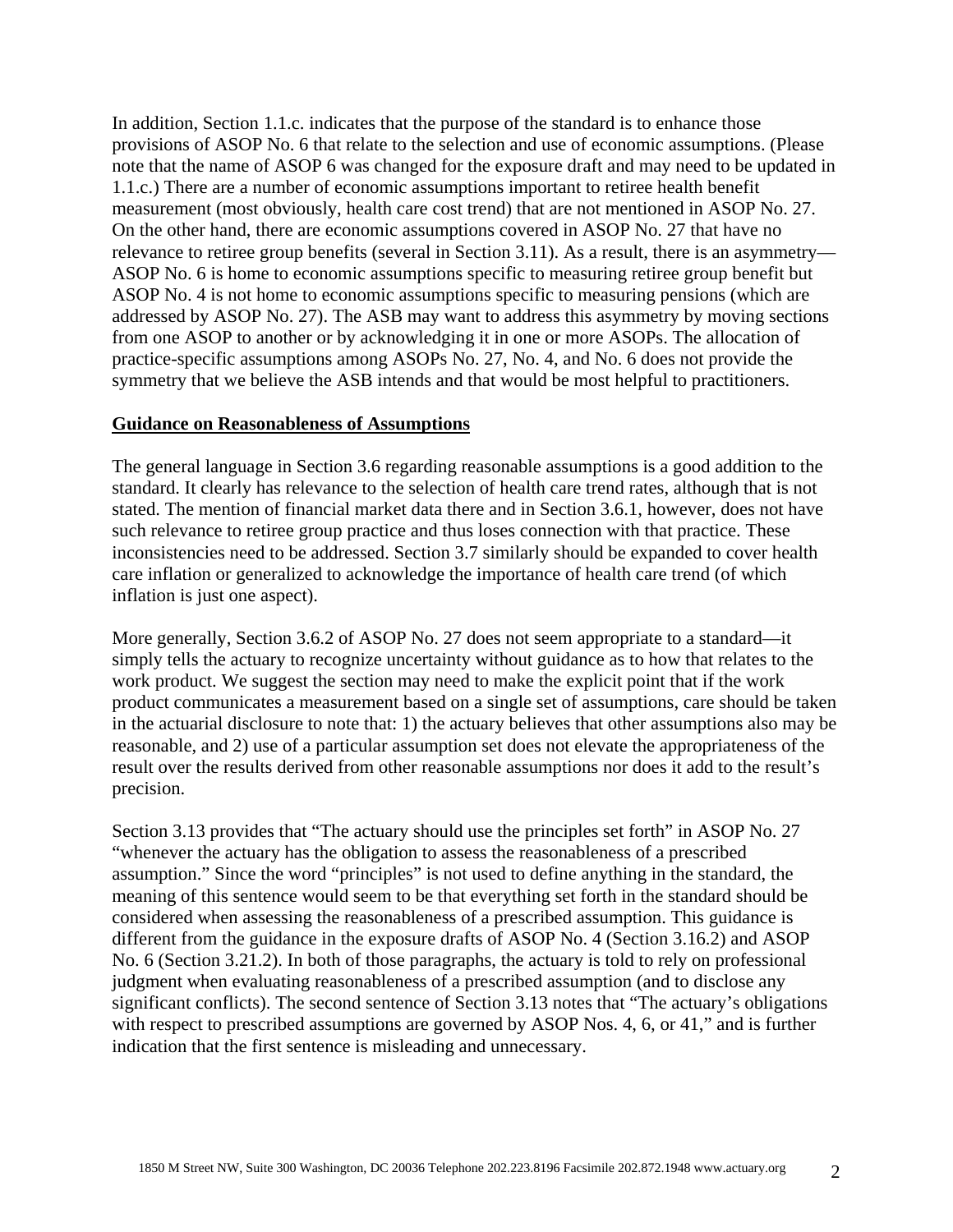Also complicating the interpretation of Section 3.13 is the last sentence of Section 3.12, "Assumptions selected by the actuary need not be consistent with prescribed assumptions." The point that this sentence attempts to convey will be better understood if it is stated earlier in Section 3.12, probably by including prescribed assumptions in the first sentence as an exception, similar to assumptions not material. As a transition to Section 3.13, it can be confusing.

## **Discount Rate Guidance**

Section 3.9 on discount rates begins "The discount rate is used to measure the present value of expected future plan payments." We suggest that a discount rate does not "measure" present values and that a better verb might be "determine" or "calculate." Similarly, in Section 3.9.b and Section 3.9.d, there is reference to "measuring" a present value and "measuring" a price. Throughout the rest of the standard the verb "measure" always is used in conjunction with "obligation." Obligations may be in need of measurement, while prices and present values are in themselves measures and thus not subject to measurement.

In terms of measuring retiree group benefit obligations, the standard would be improved by moving the final general paragraph in this section forward to precede the list of four subsections and that list's introductory sentence. The opening sentence of that paragraph could be replaced by: "The present value of expected future pension payments and expected future retiree group benefit payments may be calculated from the perspective of different parties, with the chosen discount rate assumption varying with the reason for the measurement."

The objective of the four subsections also needs clarification. From the introductory use of the word "examples," the list of measurement purposes would not appear to be exhaustive. (Financial reporting is not shown as a measurement purpose.) Within each subsection, however, the language seems to set a standard for that measurement purpose (from the use of the word "alternatively" in the first subsection, among other indications). But Section 3.9 also mentions "perspectives of different parties," recognizing this as another determinant in selecting a discount rate. In the face of the many possible actuarial clients requesting a present value, the subsection language is too precise. An instance of this for retiree health benefits is that equating market measurement with bond yields (Section 3.9 (c)) ignores the possibility that the market might consider a payment stream so uncertain that a discount rate matching a bond yield would be insufficiently high to establish the (low) market value. This also pertains to defeasance or settlement calculations (Section 3.9 (b)).

## **Plan Contributions from Participants**

Contributions from participating retirees are now an important part of retiree health benefit financing and pricing. This could be acknowledged in Section 3.9(a) or 3.9(d), and a distinction could be made between sponsor and employee/retiree contributions.

\*\*\*\*\*

As noted earlier, these general comments are likely to be supplemented with more specific comments our committee will submit in July related to the interaction of ASOPs No. 6 and No.